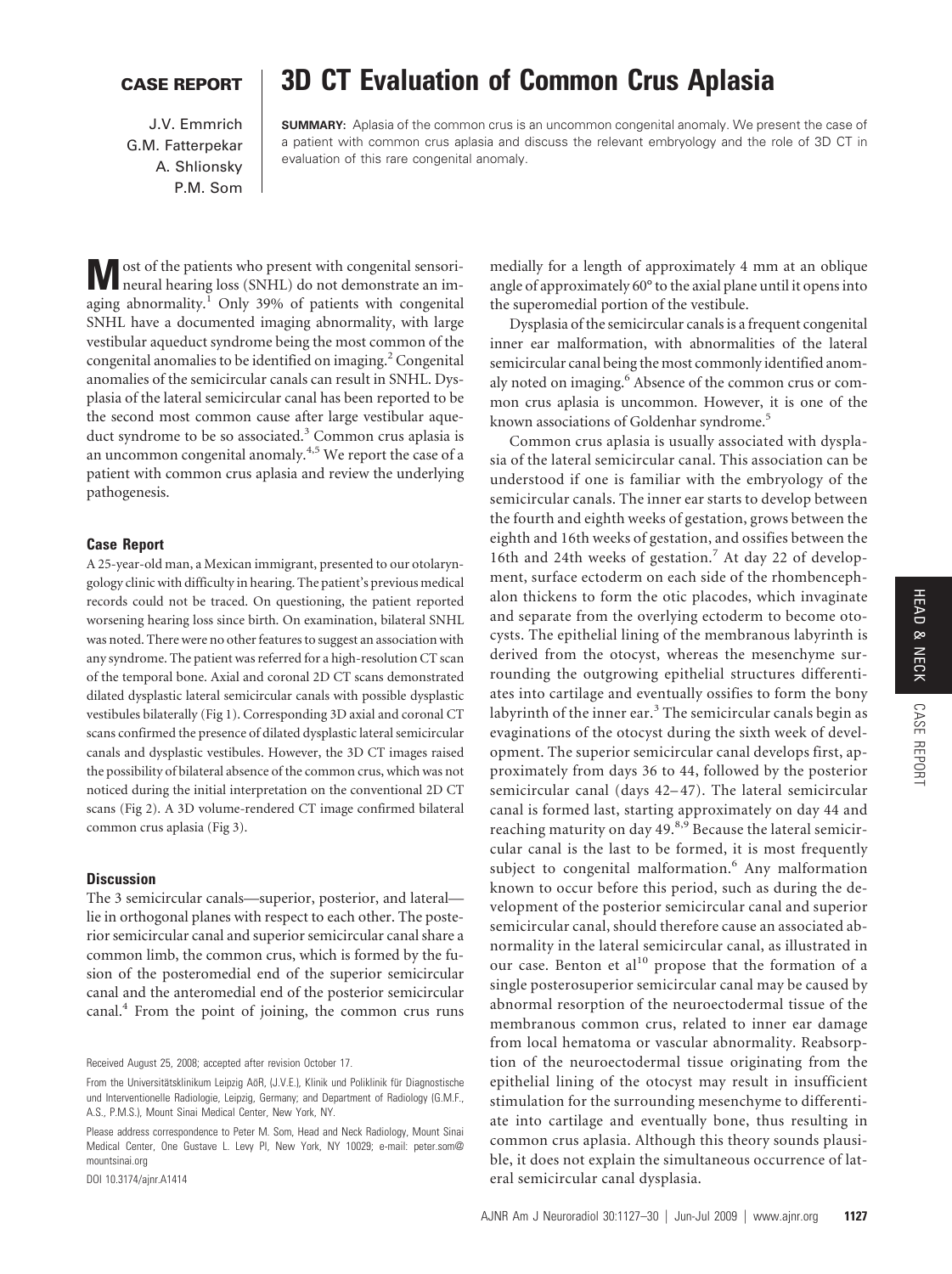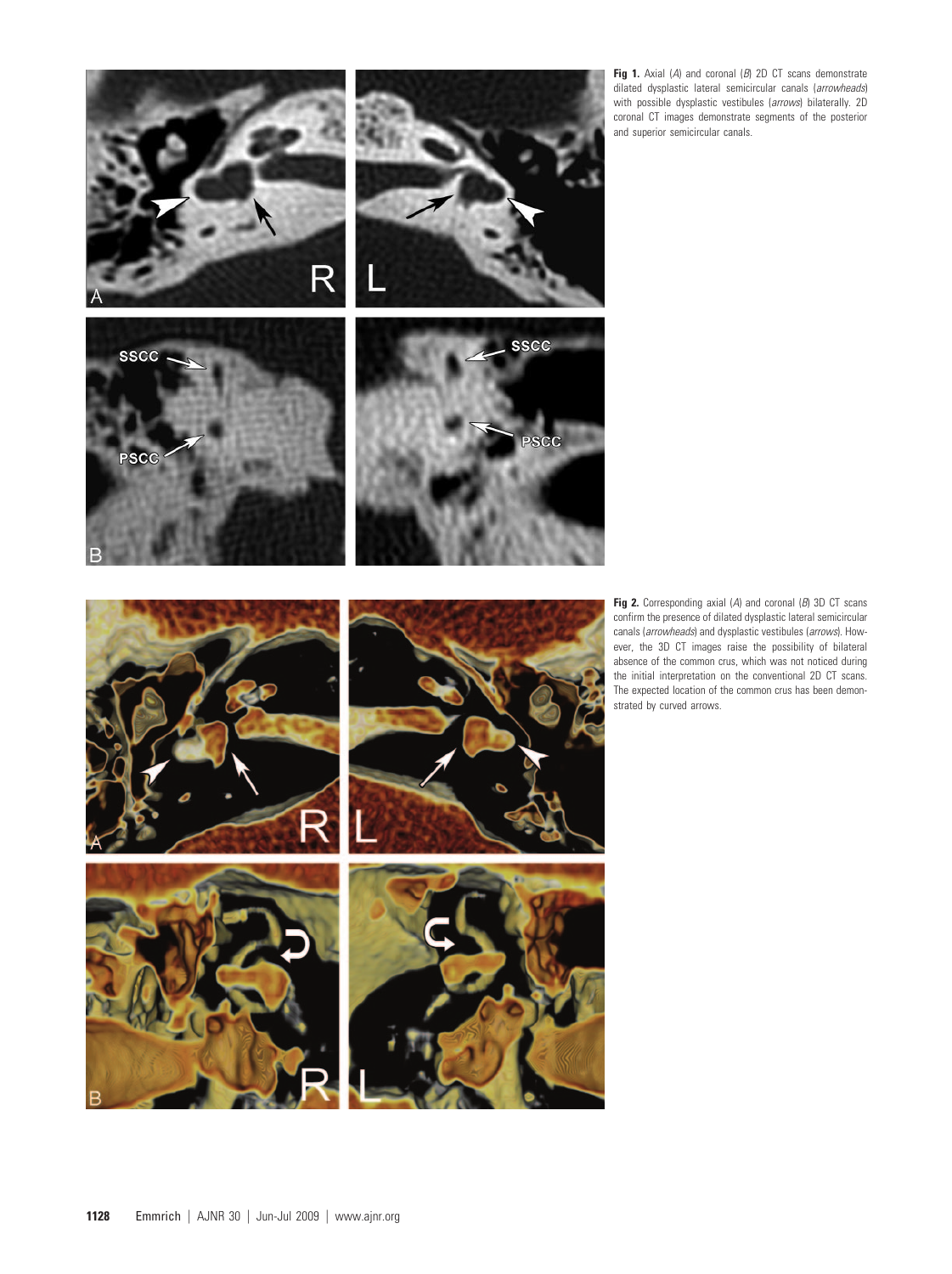

**Fig 3.** Volume-rendered 3D CT image confirms bilateral common crus aplasia (*arrowheads*) with dilated dysplastic lateral semicircular canals (*open-star*). SSCC indicates superior semicircular canal; PSCC, posterior semicircular canal.



**Fig 4.** Axial (*A*) and coronal (*B*) 2D CT scans demonstrate dilated dysplastic lateral semicircular canals (*arrowheads*) with possible dysplastic vestibules (*arrows*) bilaterally. 2D coronal CT images demonstrate segments of the posterior and superior semicircular canals.

The spatial orientation of the common crus makes it difficult to evaluate for subtle morphologic anomalies of common crus on conventional axial and coronal 2D scans of the temporal bone. Volume-rendered CT images can be rotated in any plane, allowing for visualization of structures such as the common crus, otherwise not easily identified on conventional imaging (Figs 4–6). According to our literature search, this is the first article that demonstrates the role of 3D CT in evaluation of common crus aplasia.